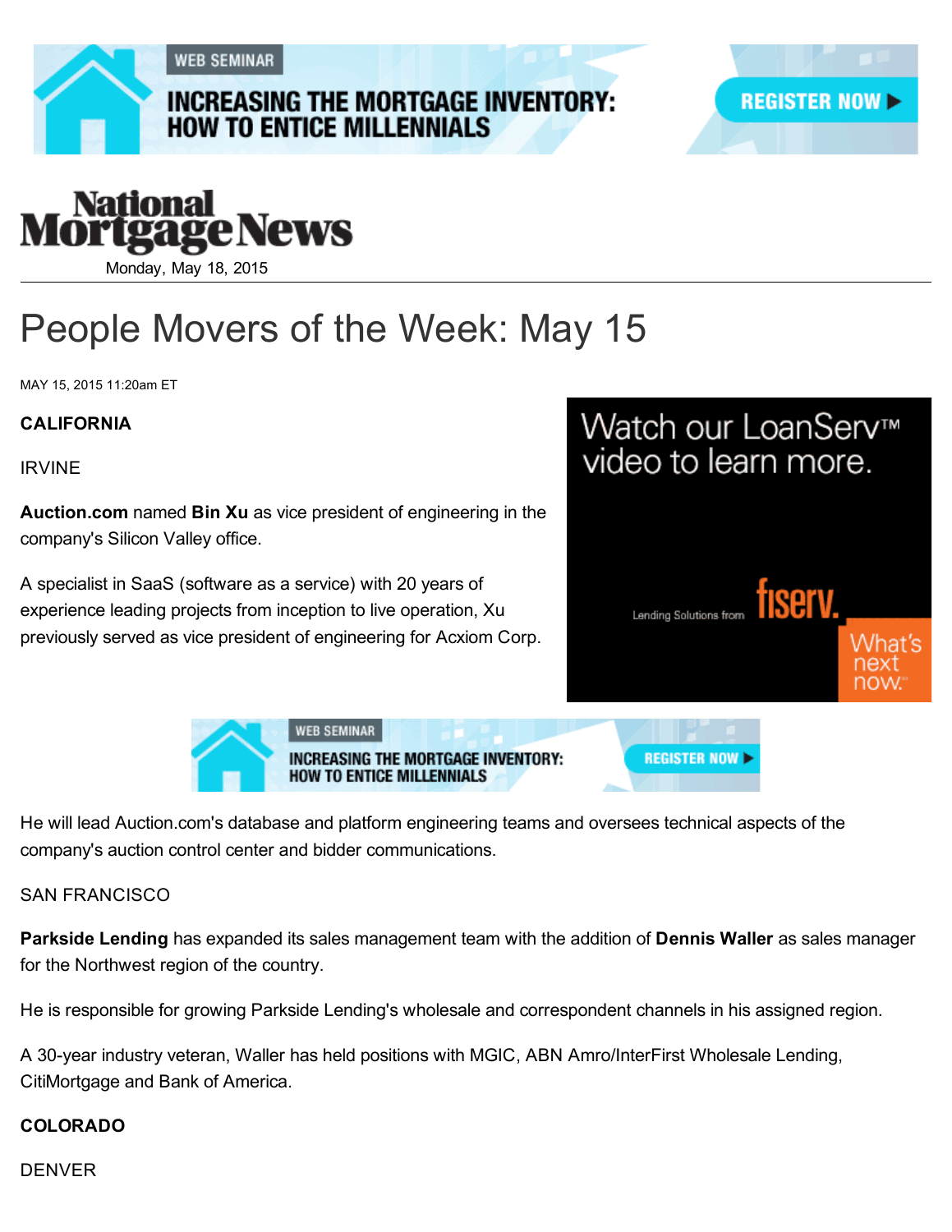#### W.J. Bradley Mortgage Capital appointed John Sadler to serve as chief information officer.

As CIO, Sadler will oversee operations and sales technology initiatives and integration, and also manage and lead support efforts of all enterprise systems and applications.

He joined W.J. Bradley in 2012 with more than 25 years of information technology experience.

#### MARYLAND

#### BALTIMORE

Hamilton Group Funding hired Kevin Butler as vice president, regional retail manager based out of Baltimore.

Most recently, he led the East Coast mortgage operation for Peoples Bank, known as Peoples Home Mortgage.

Butler has also worked at Academy Mortgage Corp. as district manager of retail sales in the mid-Atlantic.

Prior to Academy, he served as division vice president at CTX Mortgage Corp.

#### NEW YORK

#### NEW YORK

Tom Meunier has joined Greystone as a managing director in its Newport Beach, Calif., office.

In this role, Meunier will focus on originating new multifamily mortgage loans across the Fannie Mae, Freddie Mac, FHA, CMBS and bridge platforms on the West Coast.

He joins Greystone from HomeStreet Bank, where he most recently served as a vice president and head of the company's Newport Beach office when it expanded into California.

Meunier also worked at Walker & Dunlop as a vice president in its Irvine, Calif., office.

#### **TEXAS**

#### AUSTIN

Amherst Holdings, a financial services provider to institutional investors in the mortgage and structured finance sectors, said that **Andrew Flahive** has joined the company as president, single-family residential capital.

Flahive joins Amherst from Goldman Sachs, where he started in 2004, and most recently served as a managing director and head of the real estate equity capital markets group.

In this newly created position, he will be responsible for leading Amherst's initiative to design and implement debt and equity financing strategies for its rapidly growing single family rental business.

#### VIRGINIA

ARLINGTON